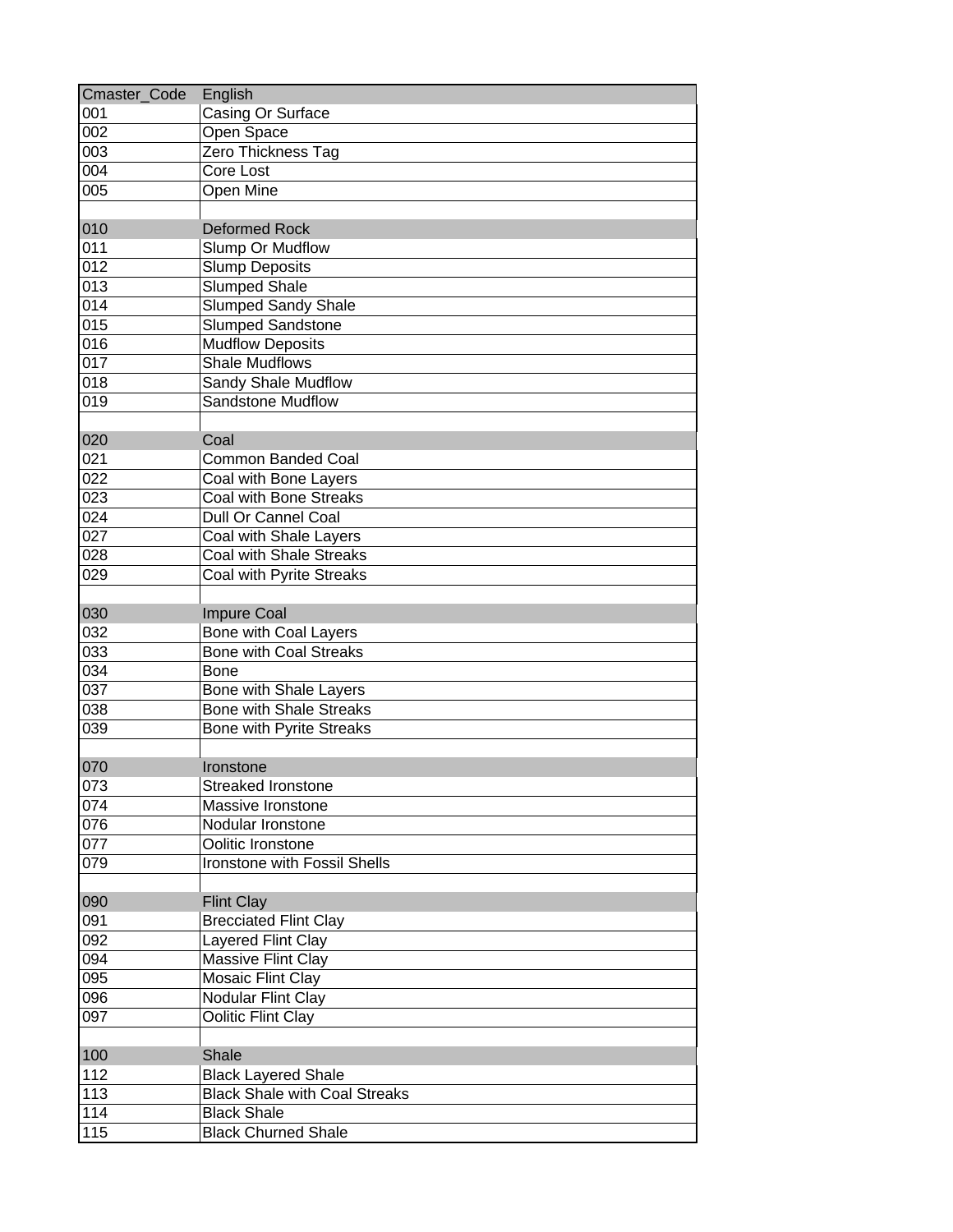| 117   | <b>Black Fireclay</b>                                             |
|-------|-------------------------------------------------------------------|
| 119   | <b>Black Shale with Fossil Shells</b>                             |
| 122   | Dark Gray Layered Shale                                           |
| 123   | Dark Gray Shale with Coal Streaks                                 |
| 124   | Dark Gray Shale                                                   |
| 125   | Dark Gray Churned Shale                                           |
| 127   | Dark Gray Fireclay                                                |
| 129   | Dark Gray Shale with Fossil Shells                                |
| 132   | Layered Light Gray Green Shale                                    |
| 133   | Light Gray Green Shale with Coal Streaks                          |
| 134   | <b>Light Gray Green Shale</b>                                     |
| 135   | <b>Light Gray Churned Shale</b>                                   |
| 137   | <b>Light Gray Green Fireclay</b>                                  |
| 139   | Light Gray Green Shale with Fossil Shells                         |
| 144   | <b>Green Shale</b>                                                |
| 147   | <b>Green Claystone</b>                                            |
| 149   | <b>Green Shale with Fossil Shells</b>                             |
| 150   | Red and Green Shale (Undif)                                       |
| 154   | <b>Red and Green Shale</b>                                        |
| 157   | Red and Green Claystone                                           |
| 159   | Red and Green Shale with Fossil Shells                            |
| 164   | <b>Red Shale</b>                                                  |
| 167   | <b>Red Claystone</b>                                              |
| 169   | Red Shale with Fossil Shells                                      |
| 174   | Gray/Green Shale                                                  |
| 177   | Gray/Green Fireclay                                               |
| 179   | Gray/Green Shale with Fossil Shells                               |
| 184   | Red/Red Green Shale                                               |
| 187   |                                                                   |
| 189   | Red/Red Green Claystone<br>Red/Red Green Shale with Fossil Shells |
|       |                                                                   |
| 200   | <b>Shale with Limestone Nodules</b>                               |
| 224   | Dark Gray Shale with Limestone Nodules                            |
| 225   |                                                                   |
|       | Dark Gray Churned Shale with Limestone Nodules                    |
| 227   | Dark Gray Fireclay with Limestone Nodules                         |
| 229   | Dark Gray Shale with Limestone Nodules and Fossil Shells          |
| 234   | Light Gray Green Shale with Limestone Nodules                     |
| 237   | Light Gray Green Fireclay with Limestone Nodules                  |
| 239   | Light Gray Green Shale with Limestone Nodules and Fossil Shells   |
| 244   | <b>Green Shale with Limestone Nodules</b>                         |
| 247   | Green Claystone with Limestone Nodules                            |
| 249   | Green Shale with Limestone Nodules and Fossil Shells              |
| 254   | Red and Green Shale with Limestone Nodules                        |
| 257   | Red and Green Claystone with Limestone Nodules                    |
| 264   | Red Shale with Limestone Nodules                                  |
| 267   | Red Claystone with Limestone Nodules                              |
| 274   | Gray/Green Shale with Limestone Nodules                           |
| 277   | Gray/Green Fireclay with Limestone Nodules                        |
| 279   | Gray/Green Shale with Limestone Nodules and Fossil Shells         |
| 284   | Red/Red Green Shale with Limestone Nodules                        |
| 287   | Red/Red Green Claystone with Limestone Nodules                    |
|       |                                                                   |
| 300   | <b>Sandy Shale</b>                                                |
| 312   | Black Shale and Interbedded Sandstone                             |
| 312.5 | Black Shale and Interbedded Rippled Sandstone                     |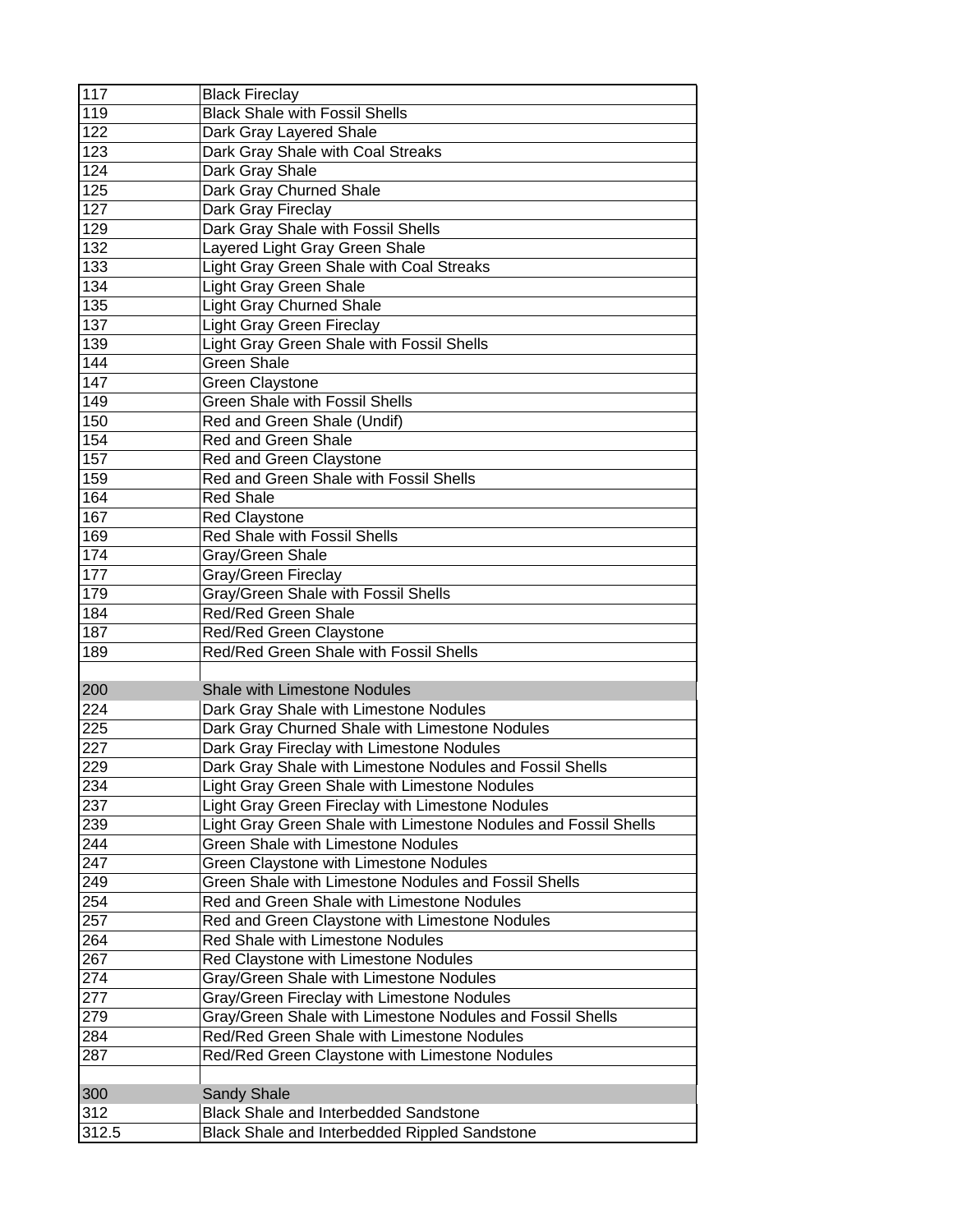| 312.6 | <b>Black Shale and Interbedded Flat Sandstone</b>             |
|-------|---------------------------------------------------------------|
| 312.8 | Black Shale and Interbedded Sandstone with Burrows            |
| 313   | <b>Black Shale with Sandstone Streaks</b>                     |
| 313.8 | Black Shale with Sandstone Streaks and Burrows                |
| 314   | <b>Black Massive Sandy Shale</b>                              |
| 314.3 | <b>Black Sandy Shale with Coal Streaks</b>                    |
| 315   | <b>Black Massive Churned Sandy Shale</b>                      |
| 316   | <b>Black Churned Sandy Shale</b>                              |
| 317   | <b>Black Sandy Fireclay</b>                                   |
| 318   | <b>Black Burrowed Sandy Shale</b>                             |
| 319   | <b>Black Sandy Shale with Fossil Shells</b>                   |
| 322   | Dark Gray Shale and Interbedded Sandstone                     |
| 322.5 | Dark Gray Shale and Interbedded Rippled Sandstone             |
| 322.6 | Dark Gray Shale and Interbedded Flat Sandstone                |
| 322.8 | Dark Gray Shale and Interbedded Sandstone with Burrows        |
| 323   | Dark Gray Shale with Sandstone Streaks                        |
| 323.8 | Dark Gray Shale with Sandstone Streaks and Burrows            |
| 324   | Dark Gray Massive Sandy Shale                                 |
| 324.3 | Dark Gray Sandy Shale with Coal Streaks                       |
| 325   | Dark Gray Massive Churned Sandy Shale                         |
| 326   | Dark Gray Churned Sandy Shale                                 |
| 327   | Dark Gray Sandy Fireclay                                      |
| 328   | Dark Gray Burrowed Sandy Shale                                |
| 329   | Dark Gray Sandy Shale with Fossil Shells                      |
| 332   | Light Gray Green Shale and Interbedded Sandstone              |
| 332.5 | Light Gray Green Shale and Interbedded Rippled Sandstone      |
| 332.6 | Light Gray Green Shale and Interbedded Flat Sandstone         |
| 332.8 | Light Gray Green Shale and Interbedded Sandstone with Burrows |
| 333   | Light Gray Green Shale with Sandstone Streaks                 |
| 333.8 | Light Gray Green Shale with Sandstone Streaks and Burrows     |
| 334   | Light Gray Green Massive Sandy Shale                          |
| 334.3 | <b>Light Gray Carb Shaley Siltstone</b>                       |
| 335   | Light Gray Green Massive Churned Sandy Shale                  |
| 336   | Light Gray Green Churned Sandy Shale                          |
| 337   | Light Gray Green Sandy Fireclay                               |
| 338   | Light Gray Green Burrowed Sandy Shale                         |
| 339   | Light Gray Green Sandy Shale with Fossil Shells               |
| 342   | Green Shale and Interbedded Sandstone                         |
| 342.5 | Green Shale and Interbedded Rippled Sandstone                 |
| 342.6 | Green Shale and Interbedded Flat Sandstone                    |
| 342.8 | Green Shale and Interbedded Sandstone with Burrows            |
| 343   | Green Shale with Sandstone Streaks                            |
| 343.8 | Green Shale with Sandstone Streaks and Burrows                |
| 344   | <b>Green Massive Sandy Shale</b>                              |
| 345   | <b>Green Massive Churned Sandy Shale</b>                      |
| 347   | <b>Green Sandy Claystone</b>                                  |
| 349   | Green Sandy Shale with Fossil Shells                          |
| 354   | Red and Green Sandy Shale                                     |
| 357   | Red and Green Sandy Claystone                                 |
| 367   | <b>Red Sandy Claystone</b>                                    |
| 372   | Gray/Green Shale and Interbedded Sandstone                    |
| 373   | Gray/Green Shale with Sandstone Streaks                       |
| 374   | Gray/Green Sandy Shale                                        |
| 377   | Gray/Green Sandy Fireclay                                     |
| 379   | Gray/Green Sandy Shale with Fossil Shells                     |
|       |                                                               |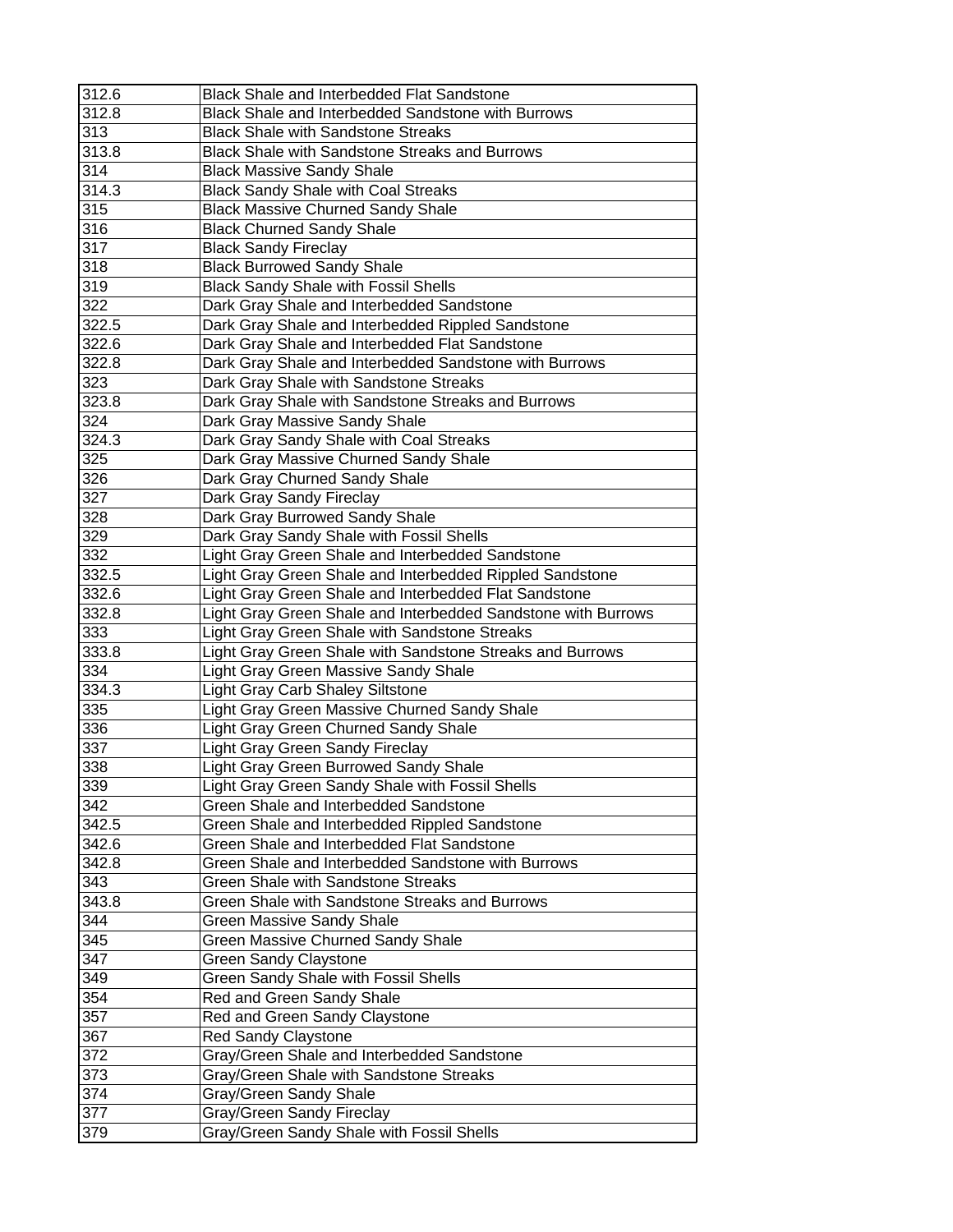| 400   | Sandy Shale with Limestone Nodules                     |
|-------|--------------------------------------------------------|
| 424   | Dark Gray Sandy Shale with Limestone Nodules           |
| 427   | Dark Gray Sandy Fireclay with Limestone Nodules        |
| 434   | Light Gray Green Sandy Shale with Limestone Nodules    |
| 437   | Light Gray Green Sandy Fireclay with Limestone Nodules |
| 444   | <b>Green Sandy Shale with Limestone Nodules</b>        |
| 447   | Green Sandy Claystone with Limestone Nodules           |
| 457   | Red and Green Sandy Claystone with Limestone Nodules   |
| 467   | Red Sandy Claystone with Limestone Nodules             |
| 474   | Gray/Green Sandy Shale with Limestone Nodules          |
| 477   | Gray/Green Sandy Fireclay with Limestone Nodules       |
|       |                                                        |
| 500   | Sandstone                                              |
| 511   | <b>Crossbed Lime Sandstone</b>                         |
| 512   | Layered Lime Sandstone                                 |
| 513   | <b>Streaked Lime Sandstone</b>                         |
| 514   | Massive Lime Sandstone                                 |
| 519   | Lime Sandstone with Fossil Shells                      |
| 521   | <b>Volcanic Crossbed Sandstone</b>                     |
| 523   | Volcanic Sandstone with Shale Streaks                  |
| 524   | <b>Volcanic Massive Sandstone</b>                      |
| 541   | <b>Gray Crossbed Sandstone</b>                         |
| 543   | Gray Sandstone with Shale Streaks                      |
| 543.5 | Gray Rippled Sandstone with Shale Streaks              |
| 543.6 | Gray Sandstone with Flat Shale Streaks                 |
| 543.8 | Gray Sandstone with Shale Streaks and Burrows          |
| 544   | <b>Gray Massive Sandstone</b>                          |
| 545   | <b>Gray Massive Churned Sandstone</b>                  |
| 546   | <b>Gray Churned Sandstone</b>                          |
| 547   | <b>Gray Rooted Sandstone</b>                           |
| 548   | <b>Gray Burrowed Sandstone</b>                         |
| 549   | <b>Gray Sandstone with Fossil Shells</b>               |
| 551   | <b>Crystallized Crossbed Sandstone</b>                 |
| 553   | <b>Crystallized Sandstone with Shale Streaks</b>       |
| 553.5 | Crystallized Rippled Sandstone with Shale Streaks      |
| 553.6 | Crystallized Sandstone with Flat Shale Streaks         |
| 553.8 | Crystallized Sandstone with Shale Streaks and Burrows  |
| 554   | <b>Crystallized Massive Sandstone</b>                  |
| 555   | <b>Crystallized Massive Churned Sandstone</b>          |
| 556   | <b>Crystallized Churned Sandstone</b>                  |
| 557   | <b>Crystallized Rooted Sandstone</b>                   |
| 558   | <b>Crystallized Burrowed Sandstone</b>                 |
| 559   | <b>Crystallized Sandstone with Fossil Shells</b>       |
| 561   | <b>Hard Crossbed Sandstone</b>                         |
| 563   | Hard Sandstone with Shale Streaks                      |
| 563.5 | Hard Rippled Sandstone with Shale Streaks              |
| 563.6 | Hard Sandstone with Flat Shale Streaks                 |
| 563.8 | Hard Sandstone with Shale Streaks and Burrows          |
| 564   | <b>Hard Massive Sandstone</b>                          |
| 569   | Hard Sandstone with Fossil Shells                      |
|       |                                                        |
| 600   | <b>Carbonate Cemented Sandstone</b>                    |
| 641   | Gray Crossbed Carbonate Cemented Sandstone             |
| 643   | Gray Carbonate Cemented Sandstone with Shale Streaks   |
|       |                                                        |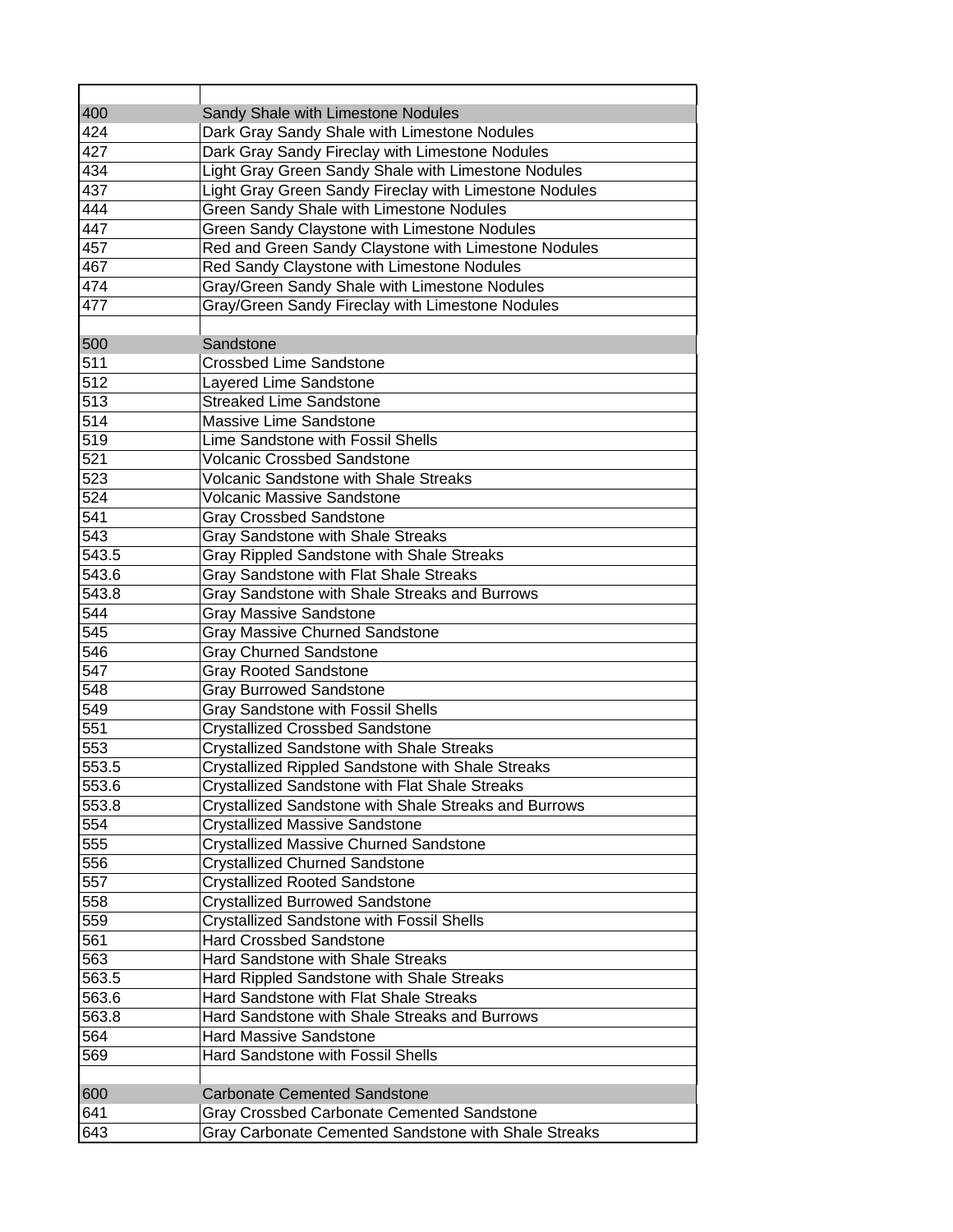| 644 | <b>Gray Massive Carbonate Cemented Sandstone</b>                         |
|-----|--------------------------------------------------------------------------|
| 646 | <b>Gray Churned Carbonate Cemented Sandstone</b>                         |
| 647 | Gray Rooted Carbonate Cemented Sandstone                                 |
| 648 | Gray Burrowed Carbonate Cemented Sandstone                               |
| 649 | Gray Carbonate Cemented Sandstone with Fossil Shells                     |
|     |                                                                          |
| 700 | Pebbly Sandstone and Conglomerate                                        |
| 712 | Shale Pebble Lime Sandstone Conglomerate                                 |
| 716 | Shale and Limestone Pebble Lime Sandstone Conglomerate                   |
| 717 | LimestonePebble Lime Sandstone Conglomerate                              |
| 725 | Volcanic Rock Pebble Conglomerate                                        |
| 741 | Gray Shale and /Or Ironstone Pebble Conglomerate                         |
| 742 | Gray Shale Pebble Conglomerate                                           |
| 743 | Gray Ironstone Pebble Conglomerate                                       |
| 744 | Gray Quartz Pebble Conglomerate                                          |
| 745 | Gray Rock Pebble Conglomerate                                            |
| 747 | Gray Limestone Pebble Conglomerate                                       |
| 748 | Gray Sandstone with Coal Bands                                           |
| 749 | Gray Sandstone with Coal Spars                                           |
| 751 | Crystallized Shale and /Or Ironstone Pebble Conglomerate                 |
| 752 | <b>Crystallized Shale Pebble Conglomerate</b>                            |
| 753 | Crystallized Ironstone Pebble Conglomerate                               |
| 754 | Crystallized Quartz Pebble Conglomerate                                  |
| 758 | <b>Crystallized Sandstone with Coal Bands</b>                            |
| 759 | <b>Crystallized Sandstone with Coal Spars</b>                            |
| 761 | Hard Shale and /Or Ironstone Pebble Conglomerate                         |
| 762 | Hard Shale Pebble Conglomerate                                           |
| 763 | Hard Ironstone Pebble Conglomerate                                       |
| 764 | Hard Quartz Pebble Conglomerate                                          |
| 768 | Hard Sandstone with Coal Bands                                           |
| 769 | Hard Sandstone with Coal Spars                                           |
| 772 | Shale Breccia                                                            |
| 782 | Shale Pebble Shaley Limestone Breccia                                    |
| 786 | Shell and Limestone Pebble Shaley Limestone Breccia                      |
| 787 | Limestone Pebble Shaley Limestone Breccia                                |
| 792 | Shale Pebble Limestone Breccia                                           |
| 796 | Shell and Limestone Pebble Limestone Breccia                             |
| 797 | <b>LimestoneBreccia</b>                                                  |
|     |                                                                          |
| 800 | <b>Shaley Limestone</b>                                                  |
| 802 | Layered Fine Grained Shaley Limestone                                    |
| 804 | Massive Fine Grained Shaley Limestone                                    |
| 805 | Mosaic Fine Grained Shaley Limestone                                     |
| 806 | Fine Grained Shaley Limestone with Limestone Nodules                     |
| 807 | Rooted Shaley Limestone                                                  |
| 890 | Shaley Limestone with Fossil Shells                                      |
| 892 | Layered Fine Grained Shaley Limestone with Fossil Shells                 |
| 894 | Massive Fine Grained Shaley Limestone with Fossil Shells                 |
| 896 |                                                                          |
|     | Fine Grained Shaley Limestone with Limestone Nodules and Fossil She      |
| 900 | Limestone                                                                |
| 902 |                                                                          |
| 903 | Layered Fine Grained Limestone<br><b>Streaked Fine Grained Limestone</b> |
| 904 | <b>Massive Fine Grained Limestone</b>                                    |
|     |                                                                          |
| 905 | Mosaic Fine Grained Limestone                                            |